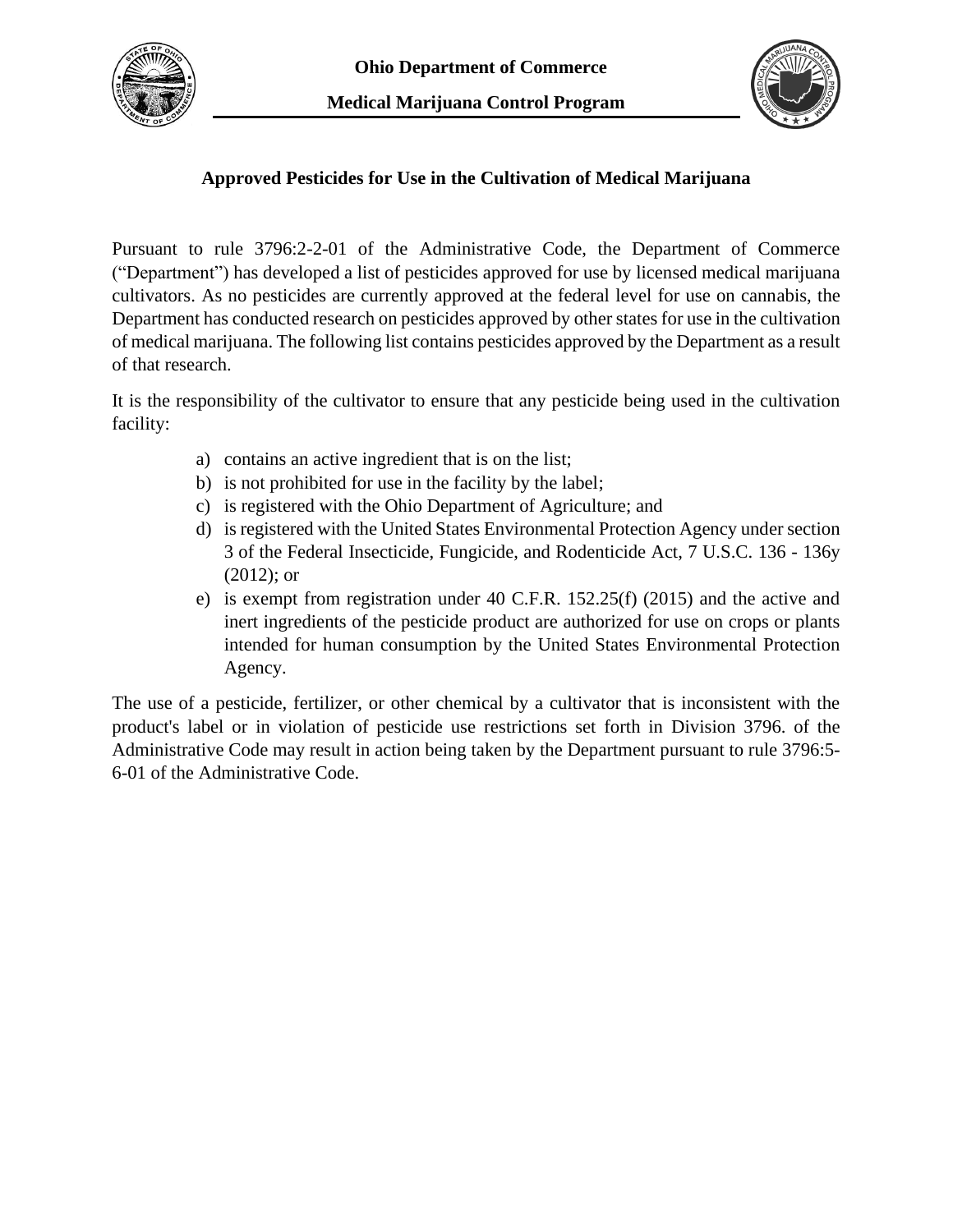



| <b>Active Ingredient</b>                                                                                  | <b>Exempt under</b> | <b>CAS</b>           | <b>Listed Use</b>                    |
|-----------------------------------------------------------------------------------------------------------|---------------------|----------------------|--------------------------------------|
| Acequinocyl                                                                                               | 40 CFR 152.25(f)    | number<br>57960-19-7 | Insecticide                          |
|                                                                                                           |                     | 2235-54-3,           |                                      |
| Ammonium Salts/Soaps of                                                                                   |                     | 7783-28-0,           | Adjuvant, Insecticide,               |
| <b>Higher Fatty Acids</b>                                                                                 |                     | 84776-33-0           | Microbiocide, Fungicide              |
| Azadirachtin                                                                                              |                     | 11141-17-6           | Insecticide, Nematicide              |
| Bacillus amylolquefaciens                                                                                 |                     | N/A                  | Fungicide, Plant Growth<br>Regulator |
| <b>Bacillus licheniformis</b>                                                                             |                     | N/A                  | Fungicide                            |
| Bacillus megaterium                                                                                       |                     | N/A                  | (not listed)                         |
| Bacillus pumilius strain QST<br>2808                                                                      |                     | N/A                  | <b>Plant Growth Regulator</b>        |
| Bacillus pumilus strain GHA<br>180                                                                        |                     | N/A                  | <b>Plant Growth Regulator</b>        |
| <b>Bacillus</b> subtilis                                                                                  |                     | N/A                  | Fungicide                            |
| Bacillus subtilis MBI 600                                                                                 |                     | N/A                  | Fungicide                            |
| <b>Bacillus subtilis GB03</b>                                                                             |                     | N/A                  | Fungicide                            |
| Bacillus subtilis QST713 Strain                                                                           |                     | N/A                  | Fungicide                            |
| Bacillus thuringiensis ssp.<br>aizawai                                                                    |                     | 68038-71-1           | Insecticide                          |
| Bacillus thuringiensis ssp.<br>israelensis                                                                |                     | N/A                  | Insecticide                          |
| Bacillus thuringiensis ssp.<br>Kurstaki 0                                                                 |                     | N/A                  | Insecticide                          |
| Bacillus thuringiensis ssp.<br>Kurstaki 1                                                                 |                     | N/A                  | Insecticide                          |
| Bacillus thuringiensis ssp.<br>Kurstaki 7841                                                              |                     | N/A                  | Insecticide                          |
| Bacillus thuringiensis ssp.<br>Kurstaki Strain SA-12                                                      |                     | 68038-71-1           | Insecticide                          |
| Bacillus thuringiensis ssp.<br>Kurstaki STRAIN SA-11<br>solids, spores, and lepidopteran<br>active toxins |                     | N/A                  | Insecticide                          |
| Beauveria bassiana strain ANT-<br>03                                                                      |                     | N/A                  | Insecticide                          |
| Beauveria bassiana strain GHA                                                                             |                     | N/A                  | Insecticide                          |
| Beauveria bassiana Condia                                                                                 |                     | N/A                  | Insecticide                          |
| Bifenazate                                                                                                |                     | 149877-41-8          | Insecticide                          |
| Canola Oil                                                                                                |                     | 120962-03-0          | Insecticide, Adjuvant                |
| Capric Acid                                                                                               |                     | 334-48-5             | Microbiocide                         |
| Caprylic Acid                                                                                             |                     | 124-07-2             | Microbiocide                         |
| Capsaicin                                                                                                 |                     | 2444-46-4            | Insecticide                          |
| Capsicum oleoresin                                                                                        |                     | 404-86-4             | Insecticide                          |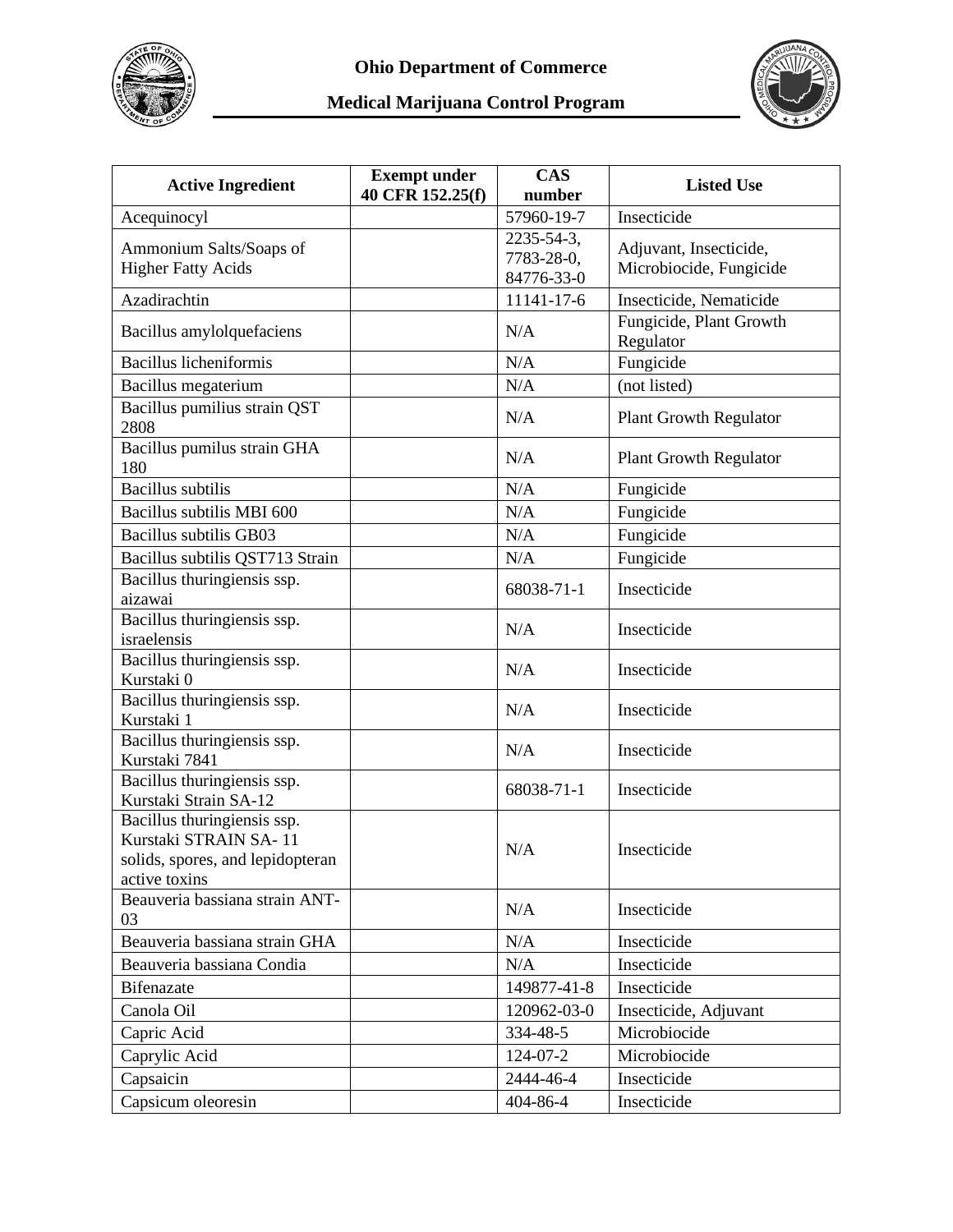



| Captan                                      |                                         | 133-06-2                                | Fungicide                                               |
|---------------------------------------------|-----------------------------------------|-----------------------------------------|---------------------------------------------------------|
| <b>Active Ingredient</b>                    | <b>Exempt under</b><br>40 CFR 152.25(f) | <b>CAS</b><br>number                    | <b>Listed Use</b>                                       |
| Castor Oil (USP or equivalent)              | <b>YES</b>                              | 8001-79-4                               | Rodenticide, Insecticide,<br><b>Insect Repellent</b>    |
| Cedar Oil                                   | <b>YES</b>                              | 85085-29-6,<br>68990-83-0,<br>8000-27-9 | Insecticide, Fungicide                                  |
| Chromobacterium sub strain<br>PRAA4-1 cells |                                         | N/A                                     | Insecticide                                             |
| Chomobacterium substsugae                   |                                         | N/A                                     | Insecticide                                             |
| Cinnamon                                    | <b>YES</b>                              | N/A                                     | Insecticide                                             |
| Cinnamon Oil                                | <b>YES</b>                              | 8015-91-6                               | Insecticide, Insect Repellent,<br>Dog and Cat Repellent |
| Citric acid                                 | <b>YES</b>                              | 77-92-9                                 | pH Adjustment, Fungicide,<br>Microbiocide               |
| Citronella                                  | <b>YES</b>                              | $106 - 23 - 0$                          | <b>Insect Repellent</b>                                 |
| Citronella Oil                              | <b>YES</b>                              | 8000-29-1                               | Insect Repellent, Dog and Cat<br>Repellent              |
| Cloves                                      | <b>YES</b>                              | N/A                                     | Insecticide                                             |
| Clove Oil                                   | <b>YES</b>                              | 8000-34-8                               | Herbicide                                               |
| Copper octanoate                            |                                         | 20543-04-8                              | Fungicide                                               |
| Copper oxychloride                          |                                         | 1332-65-6                               | Fungicide                                               |
| Copper hydroxide                            |                                         | 20427-59-2                              | Fungicide, Microbiocide,<br>Nematicide                  |
| Corn gluten meal                            | <b>YES</b>                              | 66071-96-3                              | Herbicide                                               |
| Corn oil                                    | <b>YES</b>                              | 8001-30-7                               | (not listed)                                            |
| Cottonseed oil                              | <b>YES</b>                              | 8001-29-4                               | Insecticide                                             |
| Cyfluthrin and beta-cyfluthrin              |                                         | 68359-37-5                              | Insecticide                                             |
| Cytokinin (Kinetin)                         |                                         | $9001 - 54 - 1$                         | <b>PGR</b>                                              |
| Diatomaceous Earth                          |                                         | 61790-53-2                              | Insecticide, Molluscicide                               |
| Dimethomorph*                               |                                         | 110488-70-5                             | Fungicide                                               |
| Eugenol                                     |                                         | $97 - 53 - 0$                           | Herbicide, Dog and Cat<br>Repellent, Insecticide        |
| Farnesol                                    |                                         | 4602-84-0                               | Pheromone                                               |
| Fenhexamid                                  |                                         | 126833-17-8                             | Fungicide                                               |
| Flonicamid                                  |                                         | 158062-67-0                             | Insecticide                                             |
| Fludioxonil                                 |                                         | 131341-86-1                             | Fungicide                                               |
| Garlic                                      |                                         | 8000-78-0.                              | Insecticide                                             |
|                                             | <b>YES</b>                              | 8008-99-9,                              |                                                         |
|                                             |                                         | 84775-59-7                              |                                                         |
| Garlic oil                                  | <b>YES</b>                              | 8000-78-0                               | Insecticide                                             |
| Geraniol                                    | <b>YES</b>                              | $106 - 24 - 1$                          | Pheromone, Insecticide, Insect<br>Repellent             |
| Geranium oil                                | <b>YES</b>                              | 8000-46-2                               | (not listed)                                            |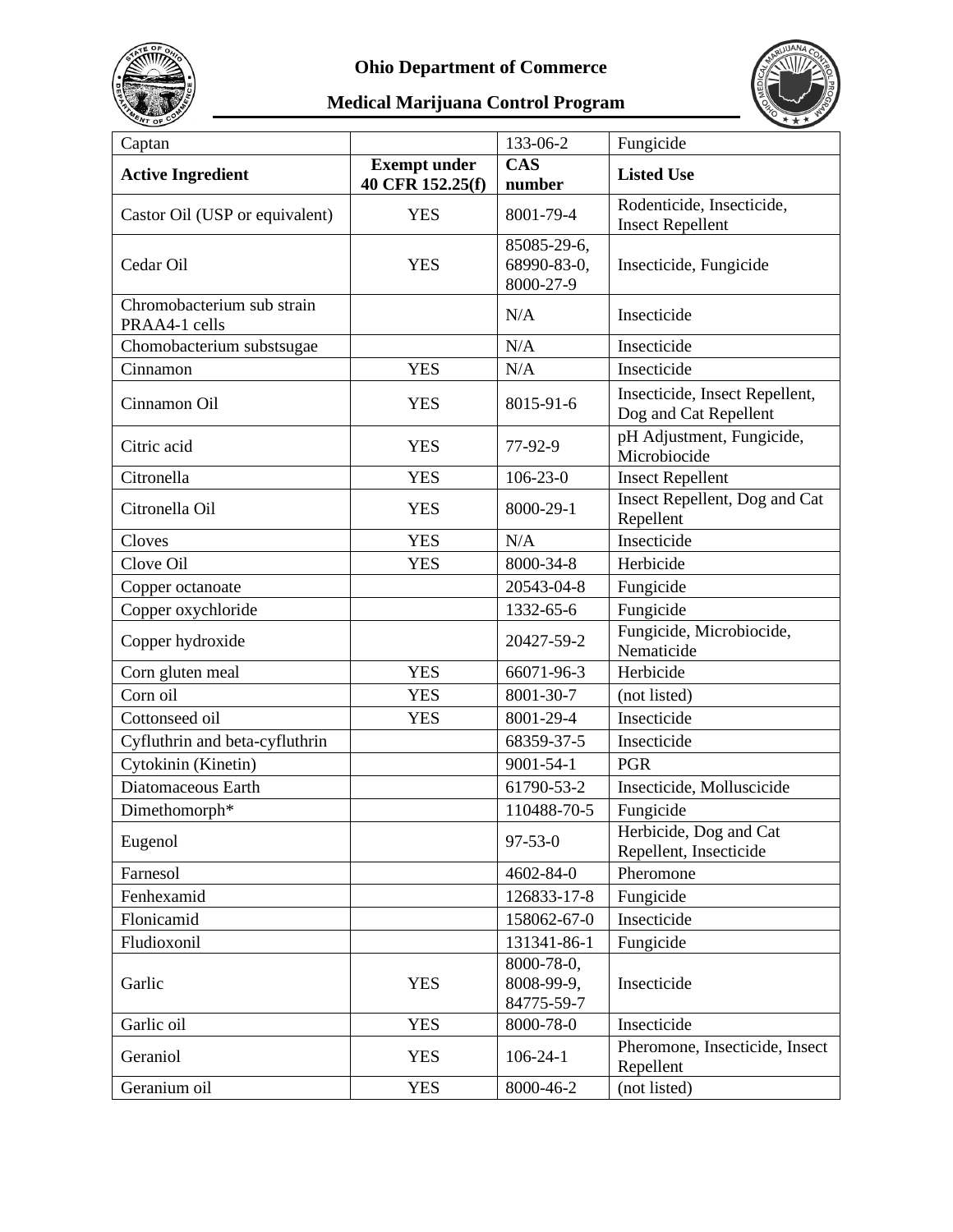



| <b>Active Ingredient</b>                             | <b>Exempt under</b><br>40 CFR 152.25(f) | <b>CAS</b><br>number                                                  | <b>Listed Use</b>                                                       |
|------------------------------------------------------|-----------------------------------------|-----------------------------------------------------------------------|-------------------------------------------------------------------------|
| Gibberellins (Gibberellic Acid)                      |                                         | $77-06-5$ ,<br>510-75-8,<br>8030-53-3,<br>468-44-0                    | PGR                                                                     |
| Gliocladium virens G-21                              |                                         | N/A                                                                   | Fungicide                                                               |
| Harpin protein                                       |                                         | 151438-54-9                                                           | Fungicide, Nematicide, Plant<br>Growth Regulator                        |
| Homobrassinolide                                     |                                         | 80483-89-2                                                            | <b>PGR</b>                                                              |
| Hydrogen dioxide                                     |                                         | 000595,<br>900595                                                     | Microbiocide, Fungicide,<br>Herbicide, Rodenticide                      |
| Hydrogen peroxide                                    |                                         | 000595,<br>900596                                                     | Microbiocide, Fungicide,<br>Herbicide, Rodenticide                      |
| IBA (Indole-3-Butyric Acid)                          |                                         | 133-32-4                                                              | <b>PGR</b>                                                              |
| Imazalil                                             |                                         | 35554-44-0,<br>73790-28-0                                             | Fungicide                                                               |
| Iron phosphate (FePO4)                               |                                         | 10045-86-0                                                            | Molluscicide                                                            |
| Isaria fumosorosea                                   |                                         | N/A                                                                   | Insecticide                                                             |
| Jojoba oil                                           |                                         | 067200                                                                | Insecticide, Insect Repellent,<br>Fungicide, Dog and Cat<br>Repellent   |
| Kaolin                                               |                                         | 100104                                                                | Insecticide, Adjuvant,<br>Fungicide, Microbiocide                       |
| Lauryl sulfate                                       | <b>YES</b>                              | $151 - 41 - 7$                                                        | Adjuvant, Insecticide,<br>Microbiocide, Fungicide                       |
| Lemongrass oil                                       | <b>YES</b>                              | 8007-02-1                                                             | Insect Repellent, Insecticide                                           |
| Linseed oil                                          | <b>YES</b>                              | 8001-26-1                                                             | (not listed)                                                            |
| Malic acid                                           | <b>YES</b>                              | 6915-15-7                                                             | Microbiocide                                                            |
| Metarhizium anisopliae strain<br>F52                 |                                         | N/A                                                                   | Insecticide                                                             |
| Mineral Oil/Petroleum<br>Distillate                  |                                         | 64724-04-7,<br>64742-48-9                                             | Insecticide, Adjuvant                                                   |
| Mineral Oil/Petroleum<br>Distillate Light            |                                         | 8042-47-5,<br>64741-88-4,<br>64741-89-5,<br>64741-97-5,<br>64742-56-9 | Herbicide, Plant Growth<br>Regulator, Insecticide,<br>Adjuvant, Solvent |
| Mint                                                 |                                         | N/A                                                                   | Insecticide                                                             |
| Mint oil                                             |                                         | 8006-90-4                                                             | Insecticide                                                             |
| Monopotassium phosphate                              |                                         | 7778-77-0                                                             | pH Adjustment, Fungicide,<br>Herbicide, Microbiocide                    |
| Mono- and Dibasic Sodium,<br>Potassium, and Ammonium |                                         | 7783-28-0,<br>7758-11-4,                                              | Insecticide, Fungicide,<br>Herbicide, Microbiocide, pH                  |
| Phosphites<br>Myrothecium Verrucaria                 |                                         | 7558-79-4<br>N/A                                                      | Adjustment<br>Insecticide, Nematicide                                   |
|                                                      |                                         |                                                                       |                                                                         |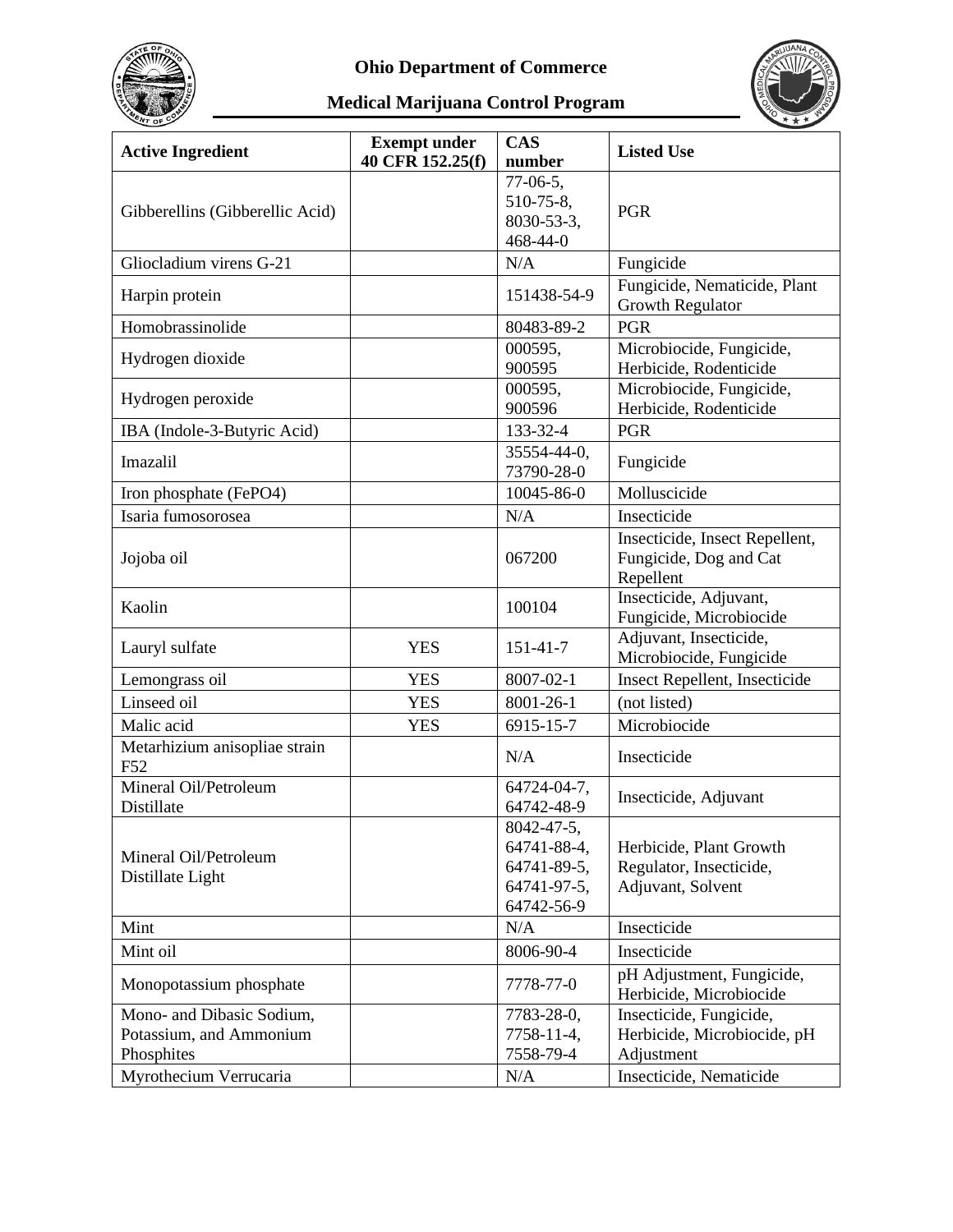



| <b>Active Ingredient</b>                                               | <b>Exempt under</b><br>CFR 152.25(f) | <b>CAS</b><br>number                     | <b>Listed Use</b>                                                                |
|------------------------------------------------------------------------|--------------------------------------|------------------------------------------|----------------------------------------------------------------------------------|
| Neem Oil, Cold Pressed                                                 |                                      | $8002 - 65 - 1$ ,<br>947173-77-5         | Insecticide                                                                      |
| Neem Oil, Clarified<br>Hydrophobic Extract                             |                                      | $8002 - 65 - 1$ ,<br>947173-77-6         | Insecticide                                                                      |
| Nerolidol                                                              |                                      | 7212-44-4                                | Pheromone                                                                        |
| Oregano Oil                                                            |                                      | N/A                                      | (not listed)                                                                     |
| Paecilomyces fumosoroseus                                              |                                      | N/A                                      | Insecticide                                                                      |
| Paraffinic oil (mineral oil)                                           |                                      | 64724-04-7,<br>64742-48-9                | Insecticide, Adjuvant                                                            |
| Pentachloronitrobenzene<br>(quintozene)                                |                                      | $82 - 68 - 8$                            | Fungicide, Nematicide,<br>Algaecide                                              |
| Peppermint                                                             | <b>YES</b>                           | N/A                                      | Insecticide                                                                      |
| Peppermint Oil                                                         | <b>YES</b>                           | 8006-90-4                                | Insecticide                                                                      |
| Peroxyacetic acid                                                      |                                      | $79 - 21 - 0$                            | Microbiocide, Fungicide,<br>Herbicide, Rodenticide                               |
| 2-Phenethyl propionate                                                 | <b>YES</b>                           | 122-70-3                                 | Insecticide, Pheromone,<br>Herbicide, Insect Repellent,<br>Dog and Cat Repellent |
| Phosphorous acid, mono- and<br>dibasic potassium and<br>ammonium salts |                                      | 13598-36-2,<br>10294-56-1                | Fungicide, Microbiocide                                                          |
| Piperonyl Butoxide                                                     |                                      | $51-03-6$                                | Insecticide, Synergist                                                           |
| <b>Potassium Bicarbonate</b>                                           |                                      | 298-14-6                                 | Fungicide                                                                        |
| Potassium Laurate                                                      |                                      | 61789-30-8,<br>10124-65-9,<br>67701-09-1 | Adjuvant, Insecticide,<br>Microbiocide, Fungicide,<br>Soap/Surfactant            |
| Potassium Salts of Fatty Acids                                         |                                      | 61789-30-8,<br>10124-65-9,<br>67701-09-2 | Adjuvant, Insecticide,<br>Microbiocide, Fungicide,<br>Soap/Surfactant            |
| Potassium silicate                                                     |                                      | 1312-76-1,<br>1312-81-8                  | Insecticide, Adjuvant,<br>Fungicide, Microbiocide                                |
| Potassium sorbate                                                      | <b>YES</b>                           | 24634-61-5                               | Fungicide                                                                        |
| Pyrethrins                                                             |                                      | $121 - 21 - 1$                           | Insecticide                                                                      |
| Pythium oligandrum DV 74                                               |                                      | N/A                                      | Fungicide                                                                        |
| Reynoutria sachalinensis                                               |                                      | N/A                                      | Fungicide, Plant Growth<br>Regulator                                             |
| Rhamnolipid Biosurfactant                                              |                                      | 147858-26-2                              | Soap/Surfactant                                                                  |
| Rosemary                                                               | <b>YES</b>                           | N/A                                      | Insecticide                                                                      |
| Rosemary Oil                                                           | <b>YES</b>                           | 8000-25-7                                | Insecticide                                                                      |
| Sesame                                                                 | <b>YES</b>                           | N/A                                      | Insecticide, Nematicide                                                          |
| Sesame Oil                                                             | <b>YES</b>                           | 8008-74-0                                | Insecticide, Nematicide                                                          |
| <b>Silicon Dioxide</b>                                                 |                                      | 61790-53-2                               | Insecticide, Molluscicide                                                        |
| Sodium chloride (common salt)                                          | <b>YES</b>                           | 7647-14-5                                | Molluscicide, Herbicide,<br>Insecticide, Microbiocide                            |